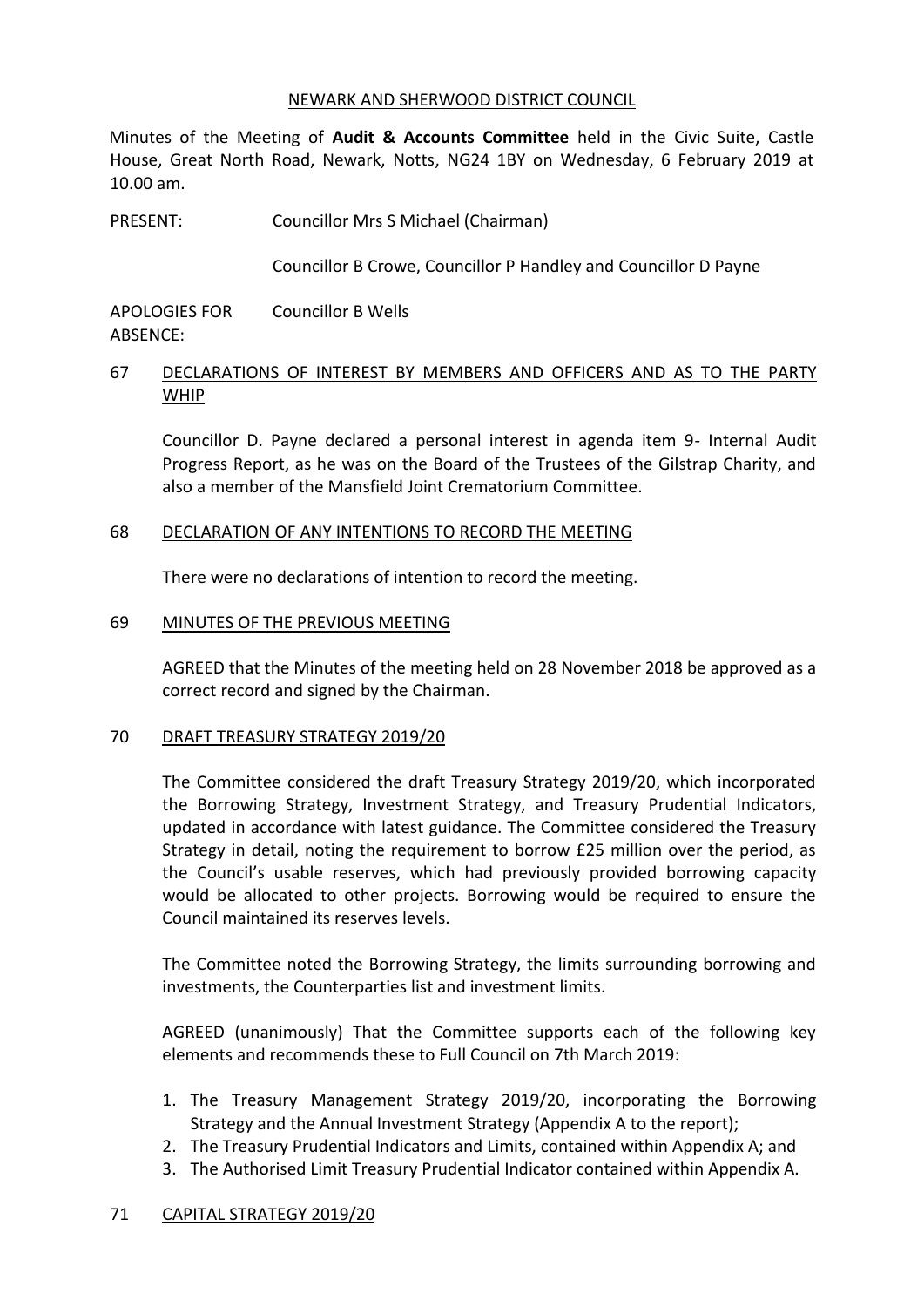The Assistant Business Manager- Financial Services presented the Capital Strategy 2019/20, incorporating the Minimum Revenue Provision Policy and Capital Prudential Indicators, updated in accordance with latest guidance. The Capital Strategy outlined the principles and framework that shaped the Council's capital decisions. The principal aim was to deliver a programme of capital investment that

contributed to the achievement of the Council's priorities and objectives as set out in the Corporate Plan.

The Committee noted the prudential indicators and capital funding. The Assistant Business Manager explained that there may be some variations before the Strategy was considered by Full Council, as there were a couple of projects yet to include.

AGREED (unanimously) That the Committee supports each of the following key elements and recommends these to Council for the meeting on 7th March 2019:

- 1. The Capital Strategy 2019/20 Appendix A to the report;
- 2. The Capital Prudential Indicators and Limits for 2019/20, contained within Appendix A;
- 3. The Minimum Revenue Provision (MRP) Policy Statement as contained within Appendix C to the report, which sets out the Council's policy on MRP; and
- 4. The Flexible Use of Capital Receipts Strategy, contained with Appendix D to the report.

#### 72 INVESTMENT STRATEGY 2019/20

The Committee considered the Investment Strategy for 2019/20, meeting the requirements of statutory guidance issued by MHCLG Investment Guidance in January 2018. The Strategy covered the Council's investments and loans and had been created in line with the Councils Investment Plan 2017-2020 and the Treasury Management Strategy Statement.

The Committee considered the Councils Big Loan Fund, noting that the Council had now stopped making those loans although there were some outstanding loans. A number of the loans were at risk of being written off, and would be considered by the Economic Development Committee.

AGREED that the Committee supports each of the following key elements and recommends these to Full Council on 7th March 2019:

- 1. The Investment Strategy 2019/20, contained within Appendix A to the report; and
- 2. The Investment Prudential Indicators and Limits, contained within Appendix A.

#### 73 CAPITAL PROGRAMME CARRY FORWARDS

The Business Manager- Financial Services presented a report detailing capital programme carry forwards, which had been requested by the Committee at their previous meeting. Members had queried whether it was appropriate to continue carrying forward such large amounts.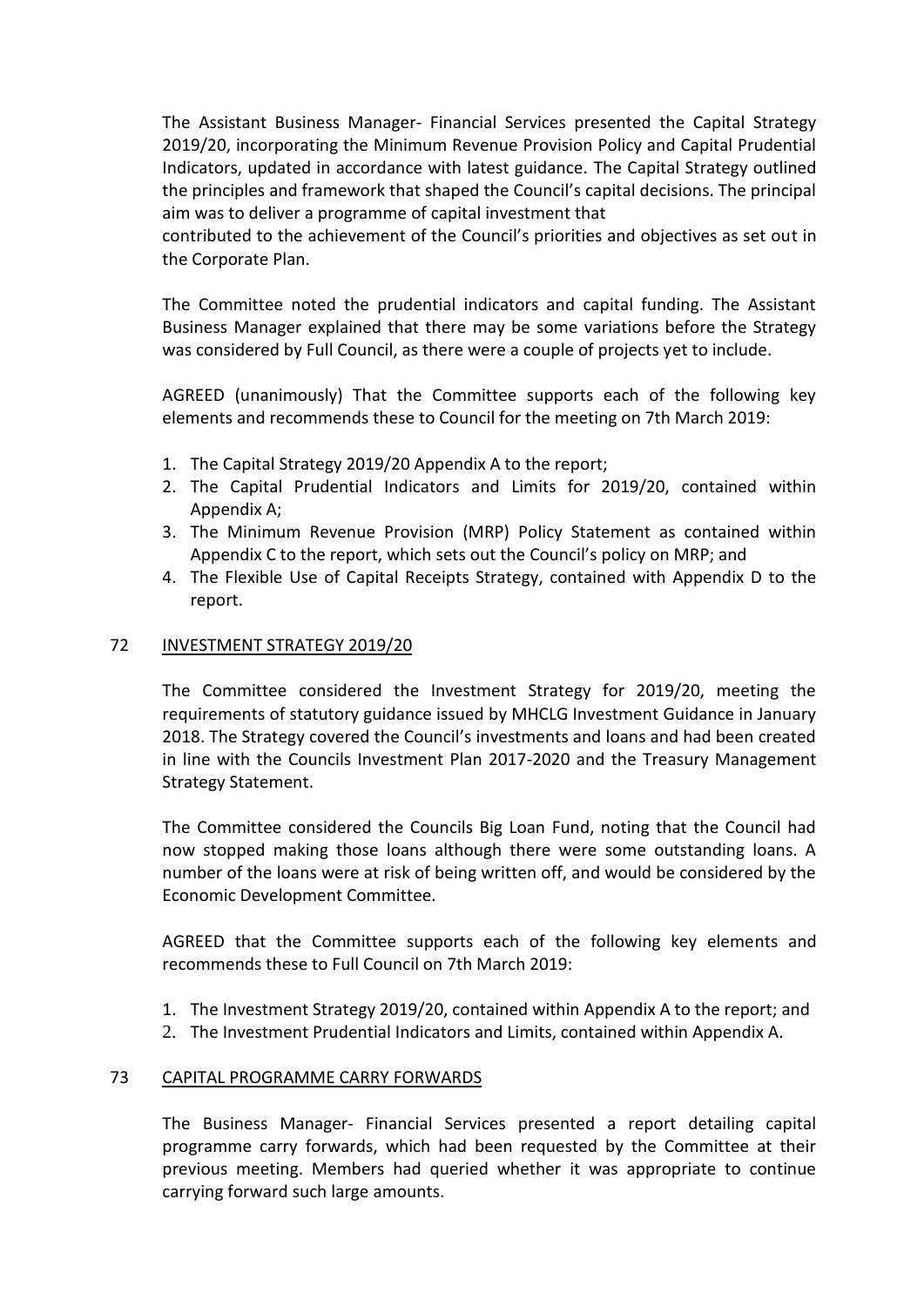The Business Manager- Financial Services explained that officers held regular meetings to consider the carry forwards, but that ultimately the projects had been approved and therefore the funding had to be held for each project.

AGREED (unanimously) that the report be noted.

## 74 INTERNAL AUDIT PROGRESS REPORT 2018/19

The Committee considered the Internal Audit Progress report, noting that two audit reports had been issued with substantial assurance during the period, being Creditors and Assurance. The review of the Gilstrap Accounts, and the Newark Cattlemarket rent calculation had also been undertaken.

There were no high risk recommendations outstanding. Overall there were 36 recommendations remaining to be implemented of which 14 were overdue. 7 of those had not been progressed at all. The Committee also noted work in progress and that there would be a Combined Assurance Report submitted to the Committee in April.

AGREED (unanimously) that the Committee considered and noted that Internal Audit Progress report.

# 75 EXTERNAL CERTIFICATION OF GRANT CLAIMS AND RETURNS 2017/18

The Committee considered the External Auditors Certification of Claims and Returns made in 2017/18 by KPMG. Each year an audit of the Council's grant claims and returns was carried out by the Council's external auditors. The letter for 2017/18 covered one grant claim totalling £24.95m. An unqualified opinion had been given for the audit of the Housing Benefit Subsidy grant and no adjustments were required.

AGREED (unanimously) that the report be noted.

# 76 REVIEW OF SIGNIFICANT INTERNAL CONTROL ISSUES HIGHLIGHTED IN THE ANNUAL GOVERNANCE STATEMENT

The Committee considered the review of the significant governance issues identified in the Annual Governance Statement, which had been approved by the Committee on 25 July 2018. Members considered the further work undertaken around the issues. Of particular note, the Committee heard that the percentage of purchase orders raised post receipt of income had increased. Officers had been reminded of protocols and financial regulations around the authorisation of goods, works and services. A further review would be undertaken later in the year.

AGREED (unanimously) that the Committee note the results of the review of significant governance issues identified in the Annual Governance Statement.

#### 77 ANNUAL INTERNAL AUDIT PLAN 2019/20

The Committee considered the Annual Internal Audit Plan for 2019/2020, which